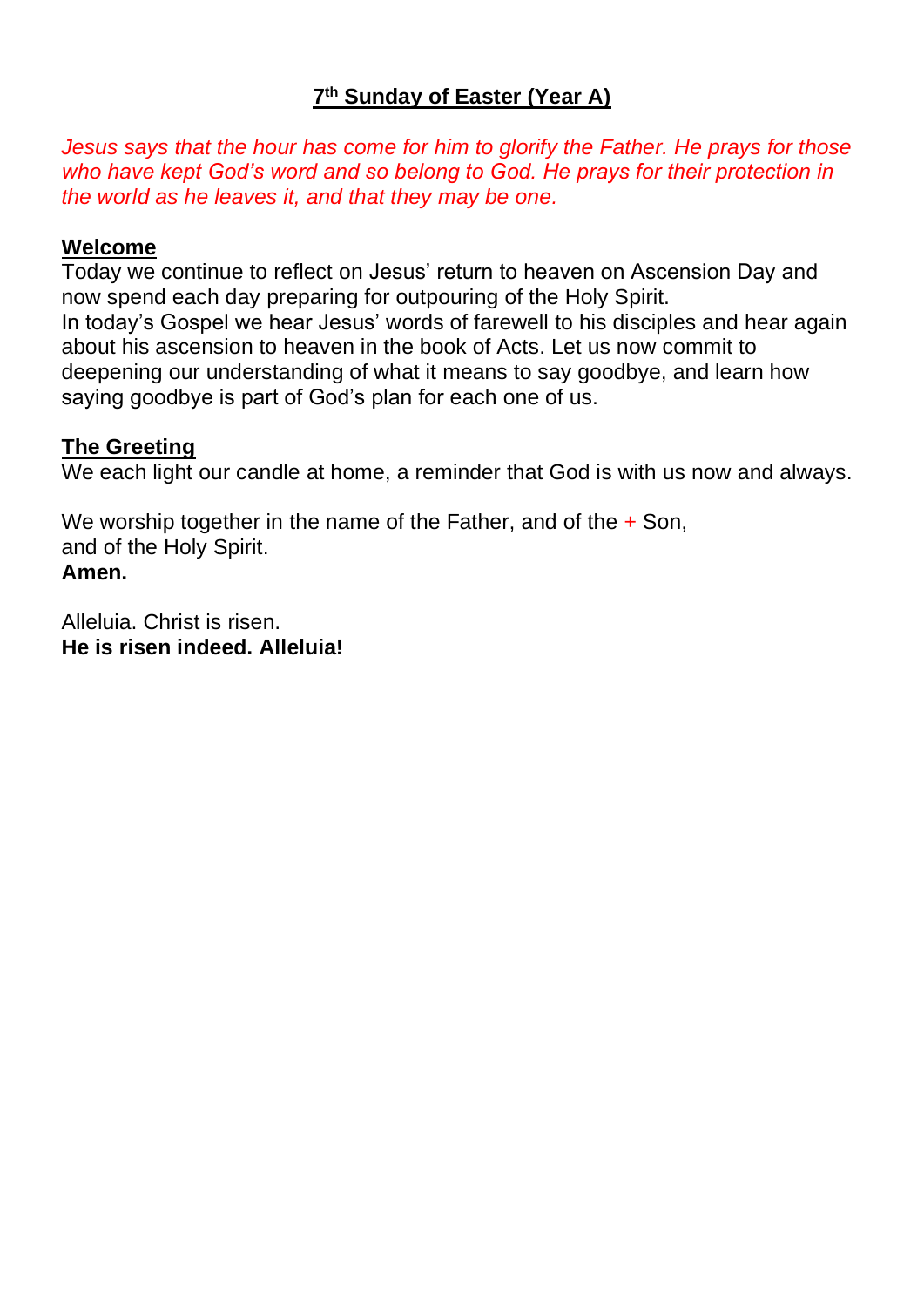# **Opening Activity**



This rather unassuming building is a small chapel on top of the Mount of Olives near Jerusalem. It marks the place where Jesus is said to have ascended into heaven.



This pictures is taken from the centre of the chapel, the stone in the rectangle frame is said to bear the mark of a footprint in the stone, this is said to be the last footstep of Jesus here on earth.



The ascension is a difficult concept. Many of us struggle with the idea of Jesus floating up into the sky. We certainly don't understand heaven as a place above us, beyond the stars. But somehow, Jesus left his disciples, so they could get on with the task of spreading to Good News of Jesus.



We know that the early Christians discovered that whilst Jesus was no longer physically present with them, they knew that he was very close spiritually. This knowledge gave them the ability to talk about Jesus and what he had said and done with renewed vigour and determination.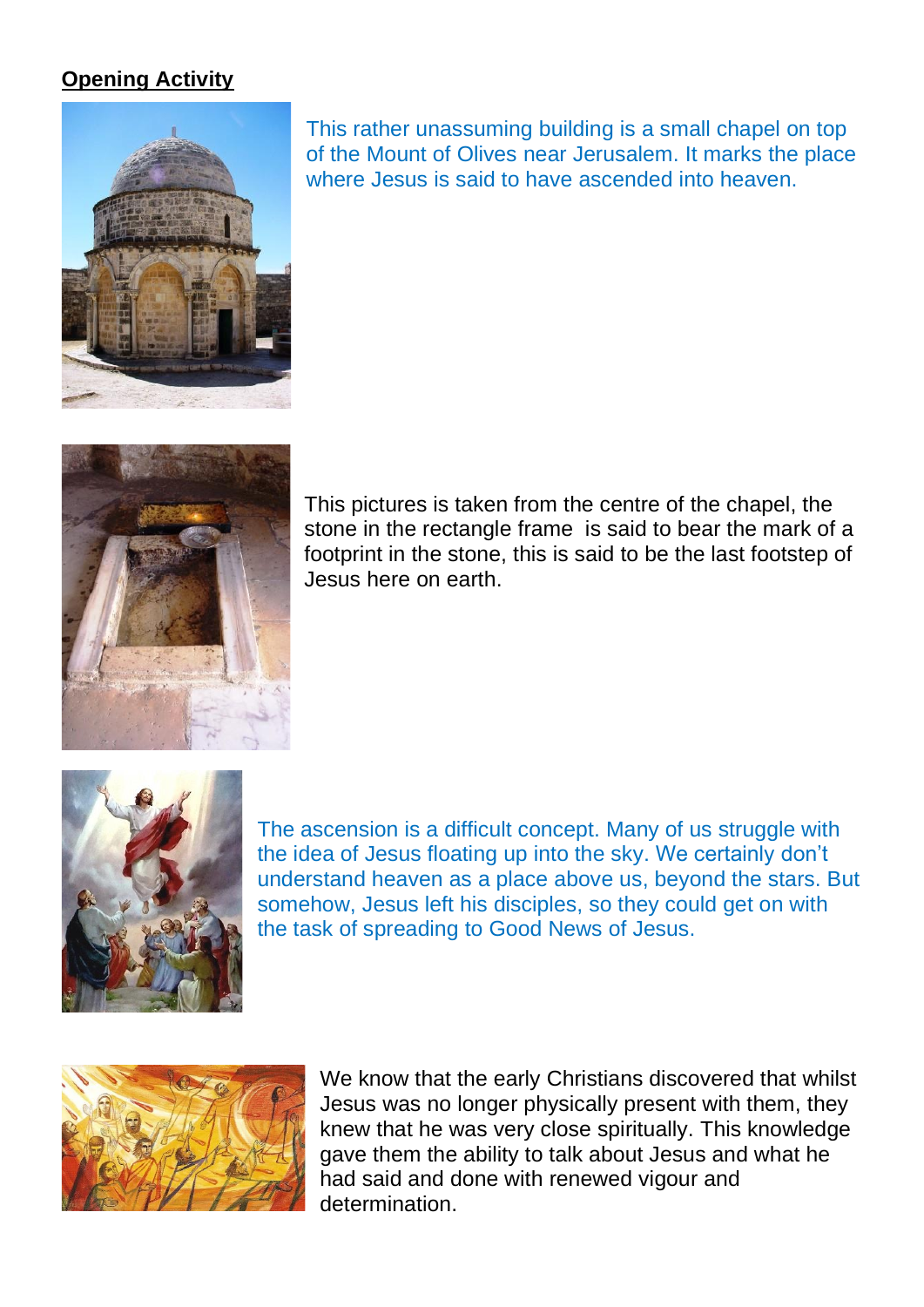#### **Opening Prayer**

We begin our worship today, as we say:

Lord of all glory, we come before you seeking your wisdom, **that we may glorify you through our thinking;**

seeking your love, **that we may glorify you through our emotions;**

seeking your strength, **that we may glorify you at all times;**

seeking your perseverance, **that we may glorify you in all places.**

Show us how to live, **that our lives shine with your glory,**

and those who encounter us **may know you and your work in our world. Amen.**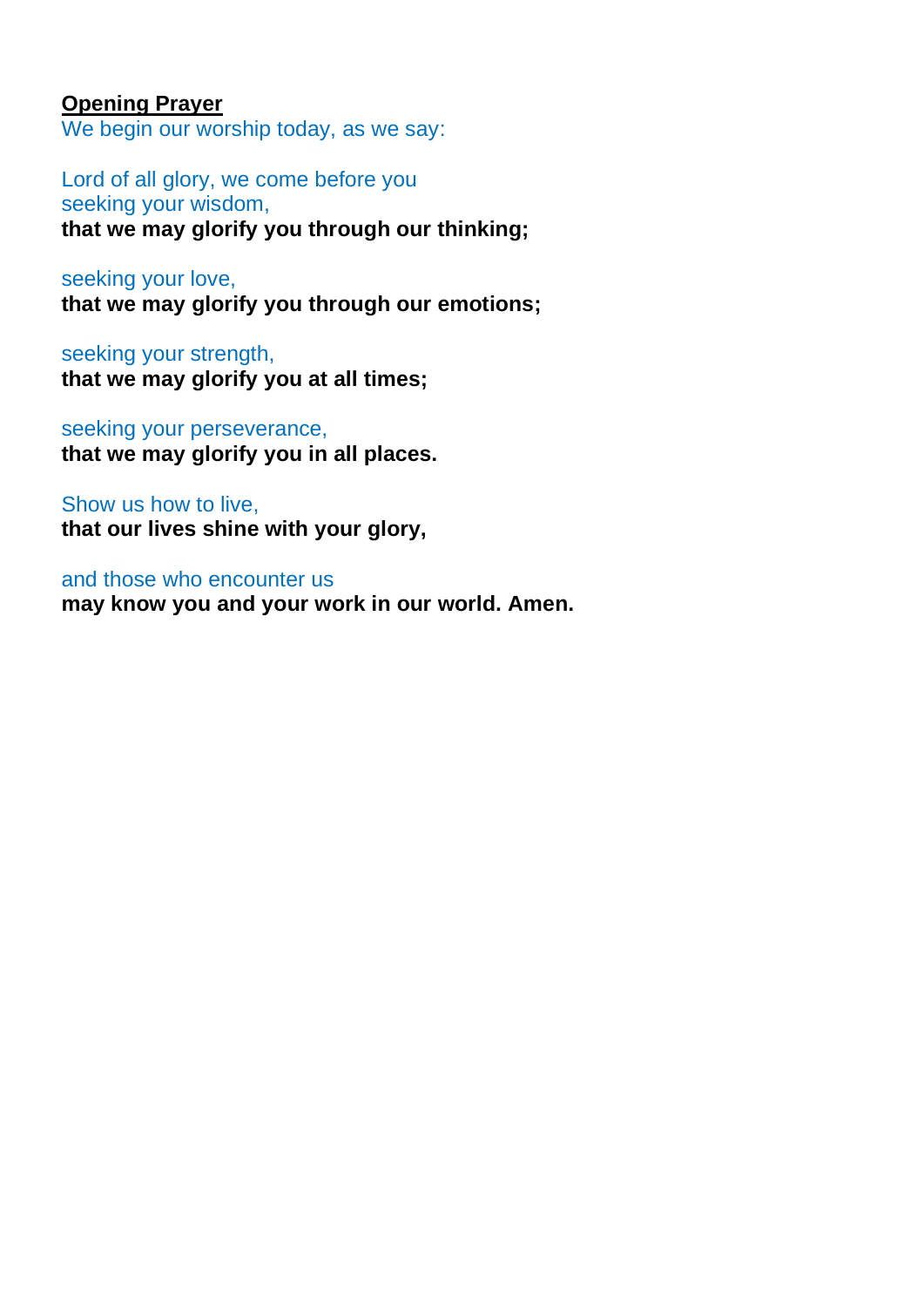# **The Penitential Rite**

Through the prophet Ezekiel, God promises to put a new heart and a new spirit within us. Let us prepare to receive these gifts by confessing to our shortcomings and wrongdoing.

When our actions are not loving, and we think of just ourselves – your name is not glorified. **Forgive us, God of Glory.**

When our words bring hurt to others and we do not even notice – your name is not glorified. **Forgive us, God of Glory.**

When the way we live is selfish and we find no time for you – your name is not glorified. **Forgive us, God of Glory.**

When we do not see you or reveal your love – your name is not glorified. **Forgive us, God of Glory.**

Forgive and renew us, **and let your glory be seen in our lives.**

May almighty God have mercy on us, + forgive us our sins and bring us to everlasting life. **Amen**.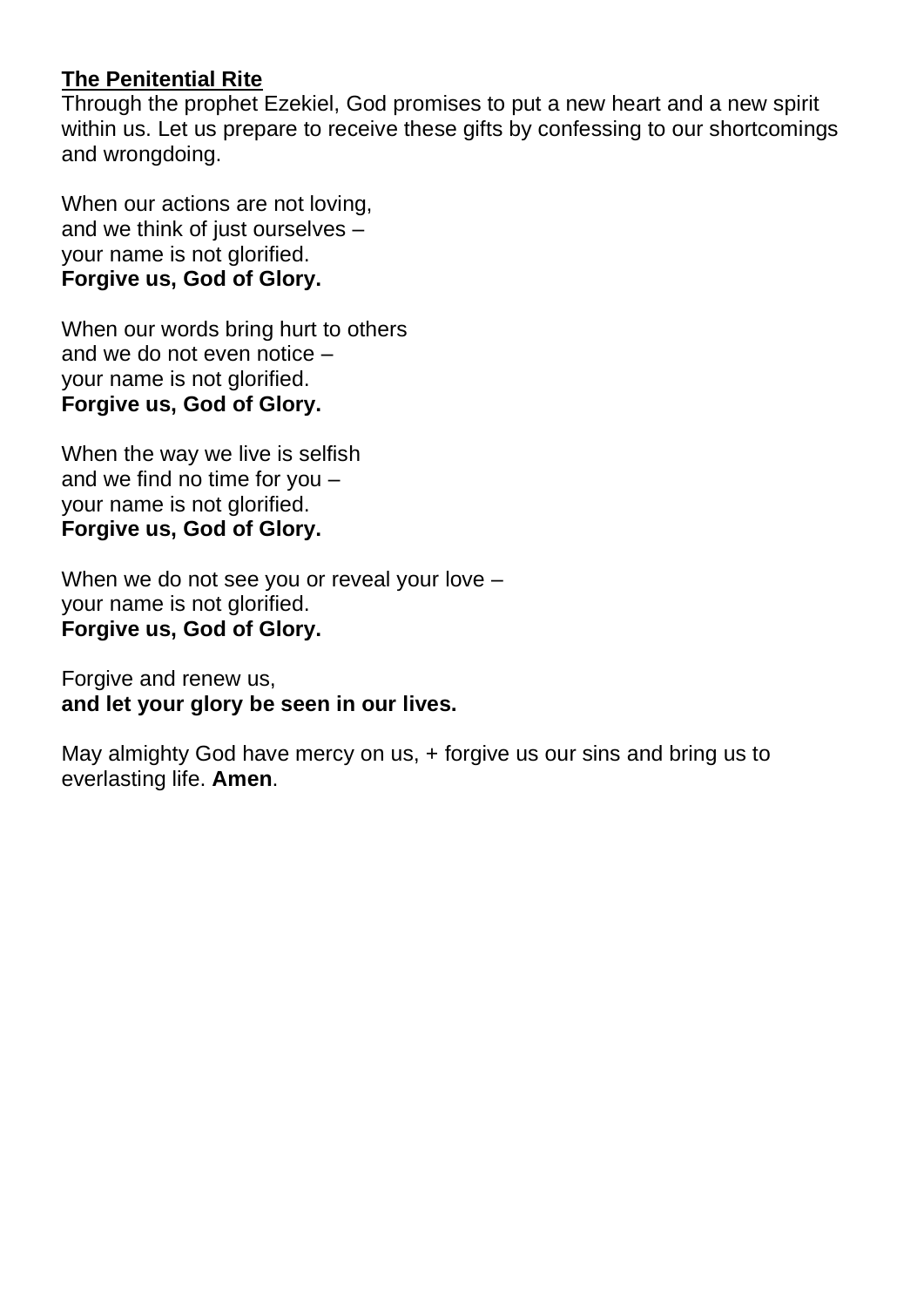### **A prayer of praise and adoration**

God of majesty and might, **your glory shines throughout the universe:**

from the highest heaven to the deepest sea; **in all the creatures you have made;**

in everything you have created; **in the seasons that shape our living.**

Your glory shines through who you are, **and through what you do.**

The power of your glory **touches your creation and exalts it.**

To you we offer our worship; **to you we offer our praise;**

before you we come in adoration; **surrendering ourselves to you, our maker and redeemer. Amen.**

**The Collect** Risen, ascended Lord, as we rejoice at your triumph, fill your Church on earth with power and compassion, that all who are estranged by sin may find forgiveness and know your peace, to the glory of God the Father. **Amen.**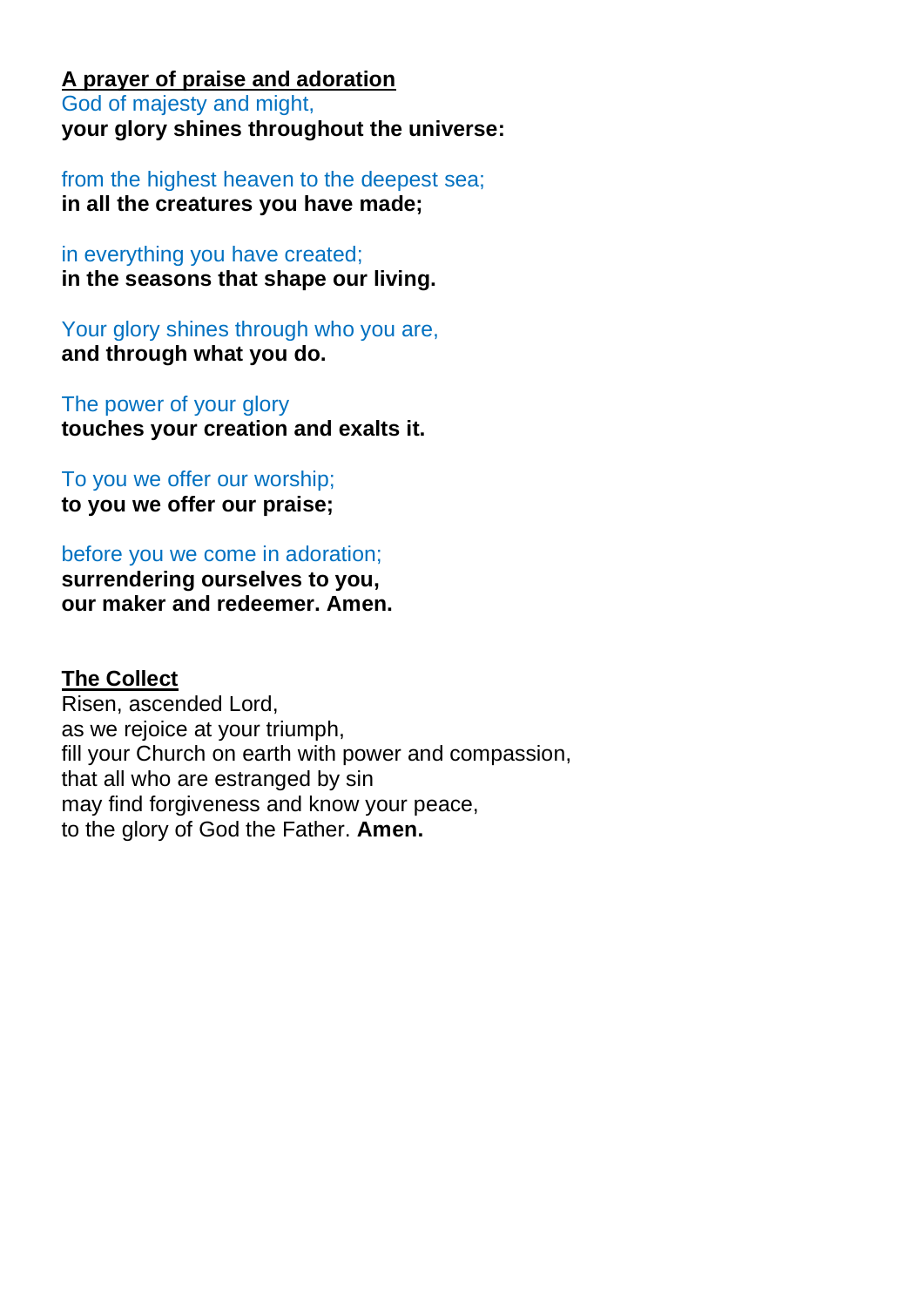### **First Reading**

Before his ascension into heaven, Jesus again promises the disciples that they will receive the power of the Holy Spirit and be his witnesses "to the ends of the earth".

A reading from the Acts of the Apostles *(1:6-14)*

When the apostles had come together, they asked Jesus, 'Lord, is this the time when you will restore the kingdom to Israel?' He replied, 'It is not for you to know the times or periods that the Father has set by his own authority. But you will receive power when the Holy Spirit has come upon you; and you will be my witnesses in Jerusalem, in all Judea and Samaria, and to the ends of the earth.' When he had said this, as they were watching, he was lifted up, and a cloud took him out of their sight. While he was going and they were gazing up towards heaven, suddenly two men in white robes stood by them. They said, 'Men of Galilee, why do you stand looking up towards heaven? This Jesus, who has been taken up from you into heaven, will come in the same way as you saw him go into heaven.'

Then they returned to Jerusalem from the mount called Olivet, which is near Jerusalem, a sabbath day's journey away. When they had entered the city, they went to the room upstairs where they were staying, Peter, and John, and James, and Andrew, Philip and Thomas, Bartholomew and Matthew, James son of Alphaeus, and Simon the Zealot, and Judas son of James. All these were constantly devoting themselves to prayer, together with certain women, including Mary the mother of Jesus, as well as his brothers.

This is the word of the Lord **Thanks be to God**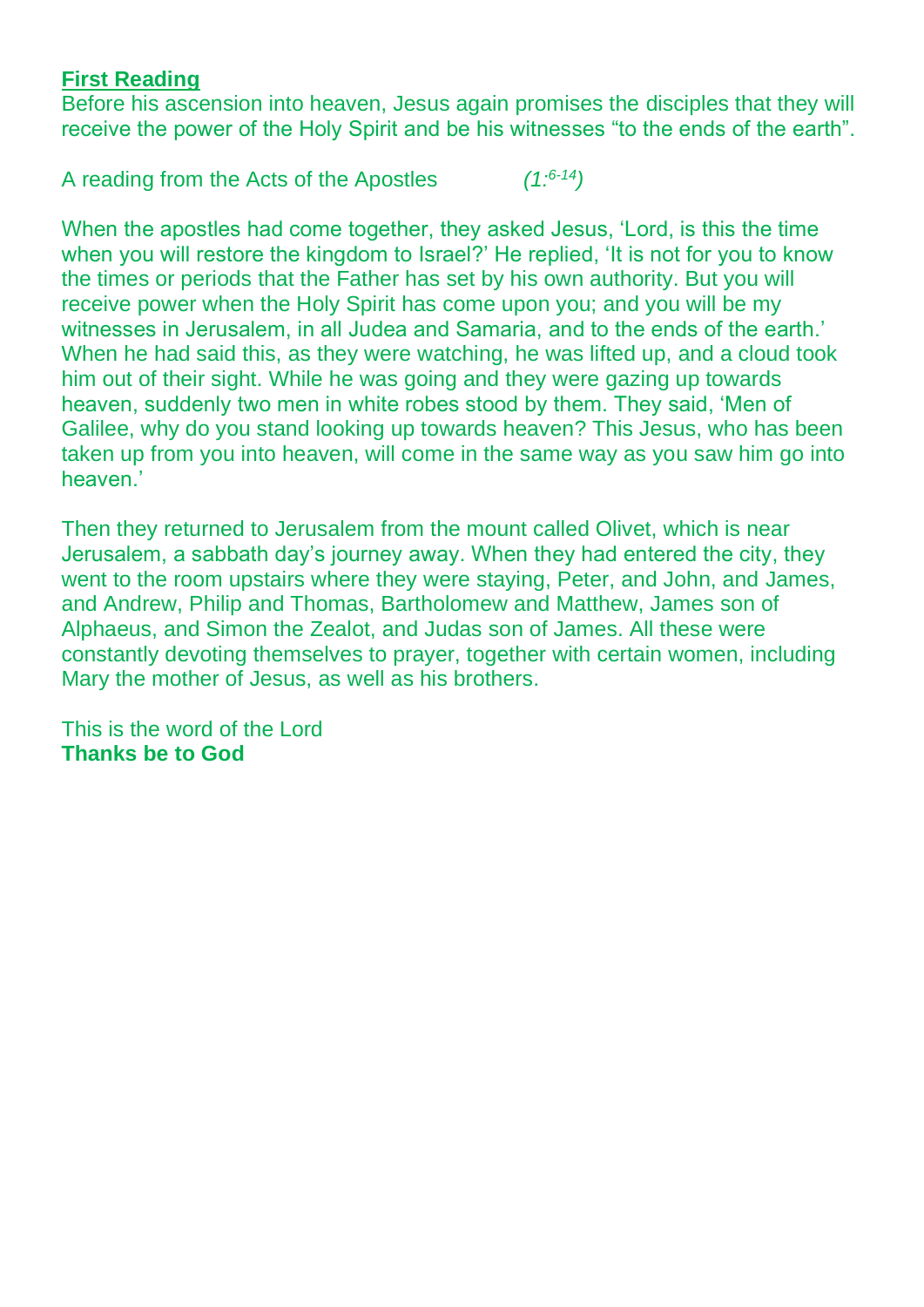### **The Gospel:**

Hear the Gospel of our Lord Jesus Christ + according to St John *1-11)* **Glory to you, O Lord**

Jesus looked up to heaven and said, 'Father, the hour has come; glorify your Son so that the Son may glorify you, since you have given him authority over all people, to give eternal life to all whom you have given him. And this is eternal life, that they may know you, the only true God, and Jesus Christ whom you have sent. I glorified you on earth by finishing the work that you gave me to do. So now, Father, glorify me in your own presence with the glory that I had in your presence before the world existed.

'I have made your name known to those whom you gave me from the world. They were yours, and you gave them to me, and they have kept your word. Now they know that everything you have given me is from you; for the words that you gave to me I have given to them, and they have received them and know in truth that I came from you; and they have believed that you sent me. I am asking on their behalf; I am not asking on behalf of the world, but on behalf of those whom you gave me, because they are yours. All mine are yours, and yours are mine; and I have been glorified in them. And now I am no longer in the world, but they are in the world, and I am coming to you. Holy Father, protect them in your name that you have given me, so that they may be one, as we are one.'

This is the Gospel of the Lord **Praise to you, O Christ**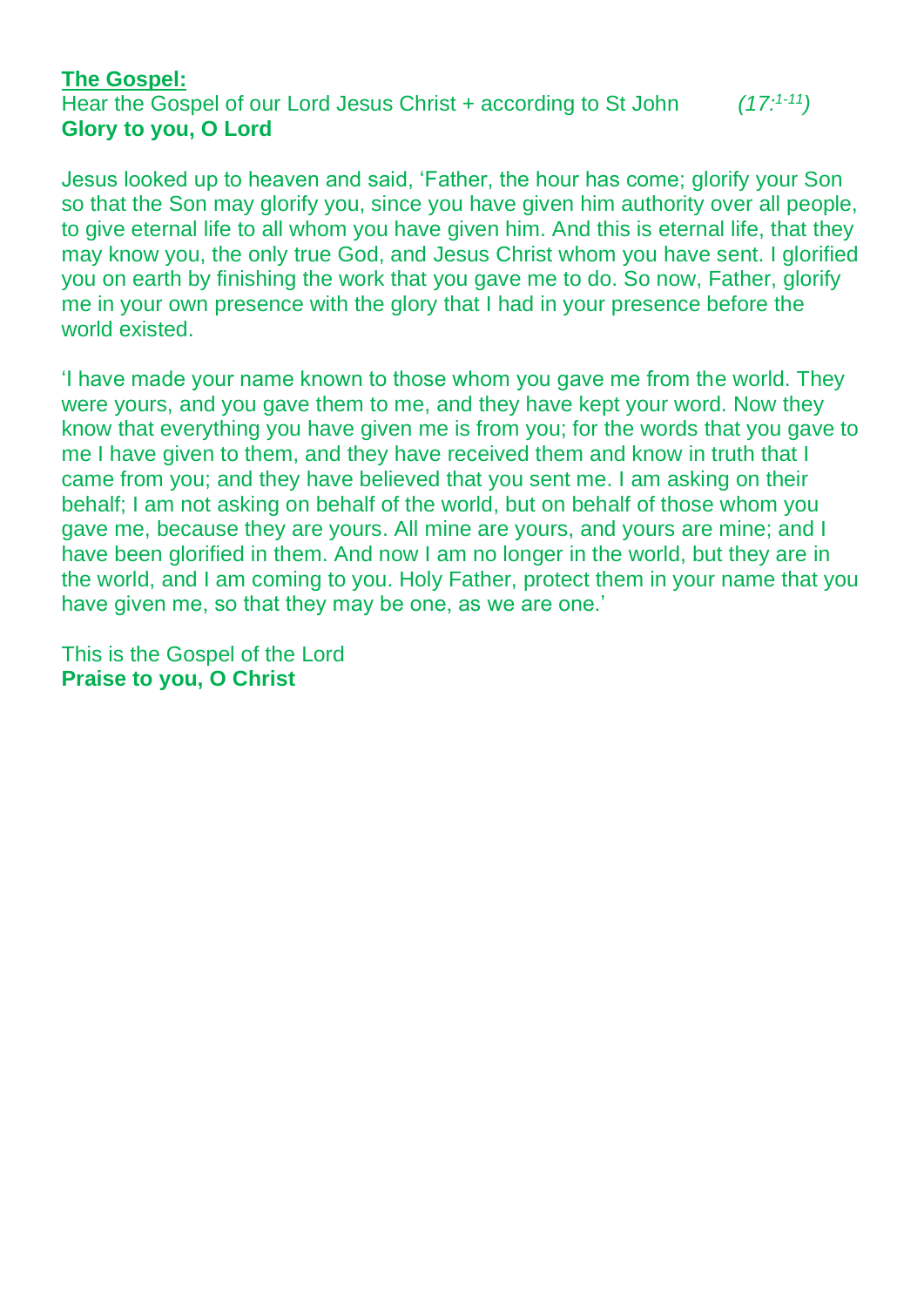# **Address/Reflection**

Every life is full of goodbyes in varying degrees – from saying "goodbye" to someone who has served or helped us in some way, to the pain of losing someone or something that has given meaning and value to our life. It could be saying goodbye to a loved one, a pet or a precious object, to familiar surroundings, or to our youth as we grow older.

The musician and writer Nick Cave and his wife, Susie Bick, lost their fifteen-yearold son Arthur in a tragic accident in 2015. When, in 2019, someone asked him, "How do we say goodbye?", he responded by writing:

… to say goodbye is an act of appreciation for the past that we have moved beyond, and a prelude to the new you that will, in time, require its own goodbye, and as you continue to grow, further goodbyes, each a rehearsal for the final, most precious goodbye of all.

In today's Gospel reading we find Jesus saying goodbye to his disciples. It is part of the Upper Room Discourse, which spans chapters thirteen to seventeen of John's Gospel. This is an intense and intimate time that Jesus spends with his disciples, teaching about service, love, heaven and prayer. He spells out his impending departure and prepares them for life without him. Within the Upper Room Discourse, today's passage forms part of what is known as the High Priestly Prayer – and indeed Jesus' tone is reminiscent of a priest interceding for a congregation in their presence.

There is no prayer in the garden of Gethsemane in John's account, so this is Jesus' final prayer before his crucifixion. Afterwards, they will go to Gethsemane where he will be arrested and the events of the passion will quickly unfold. So this passage marks the transition between the Upper Room Discourse and Jesus' passion.

It opens with a reference to "these words" which Jesus has just spoken. These are words addressed his disciples, ending with Jesus' astonishing assertion: "Take courage; I have conquered the world!" Now, in chapter seventeen, he addresses God directly as "Father", and prays for himself, asking God to glorify him, and then prays for the disciples.

*Continues on next page*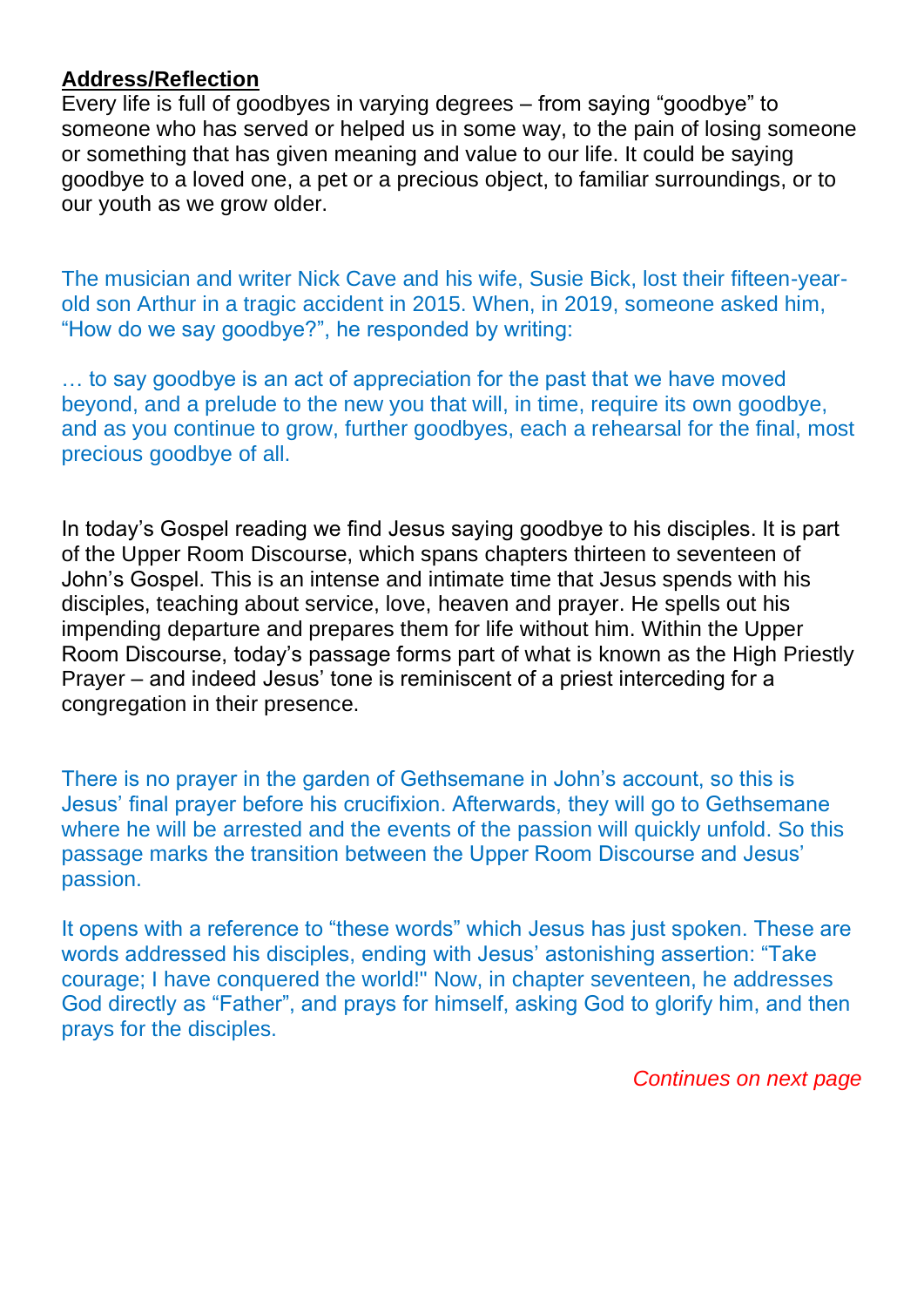How different is the goodbye that we heard in today's reading from Acts. The resurrected Jesus' last words before he ascends to be with his Father are full of hope and the promise of the Holy Spirit: "You will receive power when the Holy Spirit has come upon you; and you will be my witnesses… to the ends of the earth".

Saying goodbye is often melancholy, and sometimes the pain of separation is beyond words. We may feel as though we have been ripped, both emotionally and physically, from that which we love. We may feel as though the life has been drained from us. Yet, for all the heartbreak, each goodbye contains within it a new relationship with God. Jesus' closing words today are all about unity: "protect them… so that they may be one, as we are one". Similarly, Jesus' ascension, although it is a separation, is a reunion with the Father.

The prophet Ezekiel knew the pain of separation and loss. He was one of those living in exile after Nebuchadnezzar exiled three thousand Jews from Judah, holding them in captivity in Babylonia. For all the upheaval and turbulence he lived through, Ezekiel's faith was strong enough for him to be able to write the inspiring words we heard in our first reading. This beautiful verse speaks of God's eternal, unfaltering promise of new life and resurrection: "A new heart I will give you, and a new spirit I will put within you; and I will remove from your body the heart of stone and give you a heart of flesh".

On the last Sunday of Easter our focus remains on resurrection and new life. As we look forward to the arrival of the Holy Spirit, blazing with fiery vitality, next week at Pentecost, it is fitting at this time to meditate on saying goodbye, drawing from our scripture readings a deep understanding of God's promise of life, even in the midst of loss. Because, though goodbyes can be painful, we can rejoice that those we have loved and lost have been united with their heavenly Father, and joyfully anticipate our own reunion with God and with all those who have gone before us.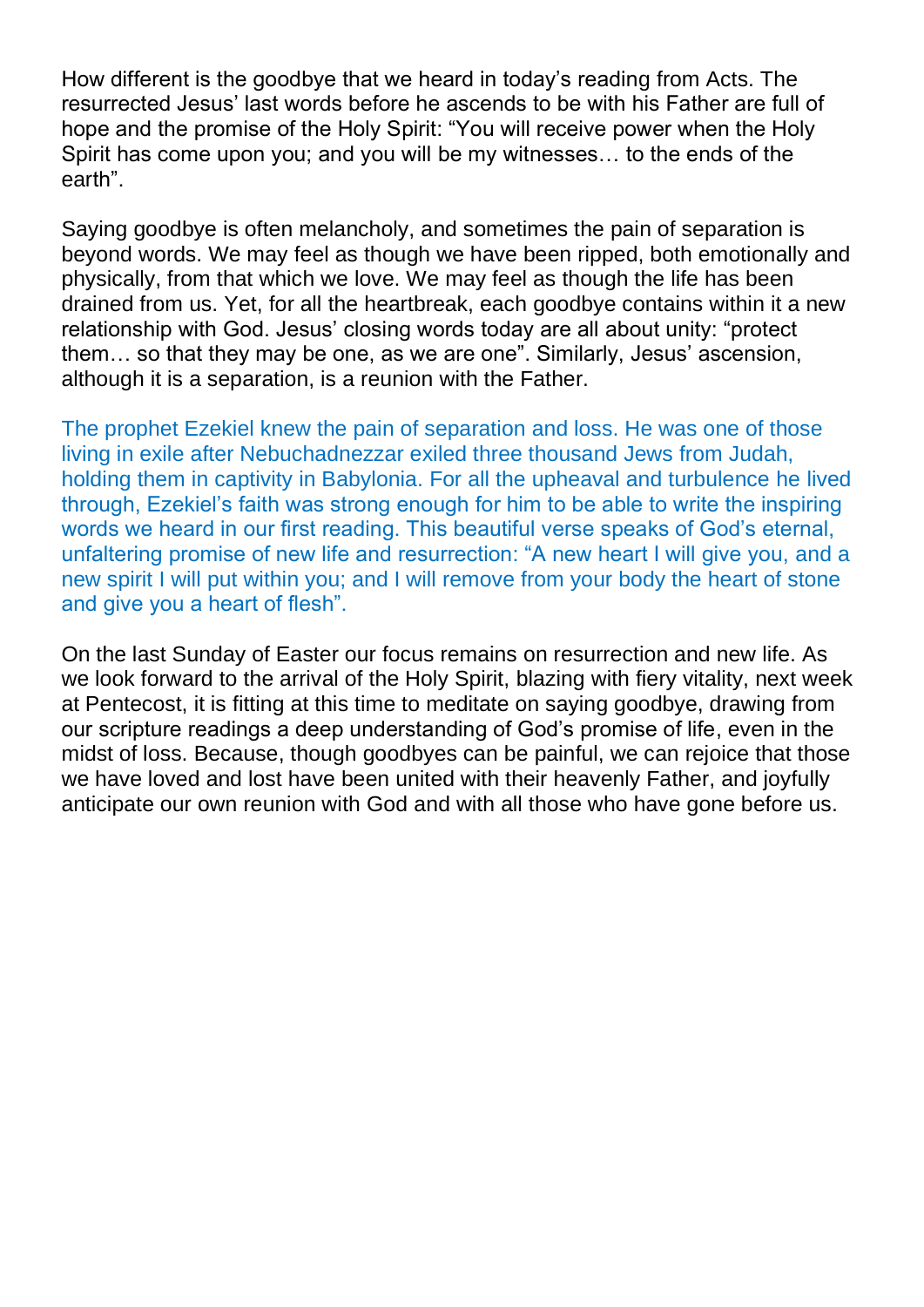### **Profession of Faith**

**We believe in one God, the Father, the Almighty, maker of heaven and earth, of all that is, seen and unseen.**

**We believe in one Lord, Jesus Christ, the only Son of God, eternally begotten of the Father, God from God, Light from Light, true God from true God, begotten, not made, of one being with the Father; through him all things were made. For us and for our salvation he came down from heaven, was incarnate from the Holy Spirit and the Virgin Mary and was made man. For our sake he was crucified under Pontius Pilate; he suffered death and was buried. On the third day he rose again in accordance with the Scriptures; he ascended into heaven and is seated at the right hand of the Father. He will come again in glory to judge the living and the dead, and his kingdom will have no end.**

**We believe in the Holy Spirit, the Lord, the giver of life, who proceeds from the Father and the Son, who with the Father and the Son is worshipped and glorified, who has spoken through the prophets. We believe in one holy, catholic and apostolic Church. We acknowledge one baptism for the forgiveness of sins. We look for the resurrection of the dead, and the life of the world to come. Amen.**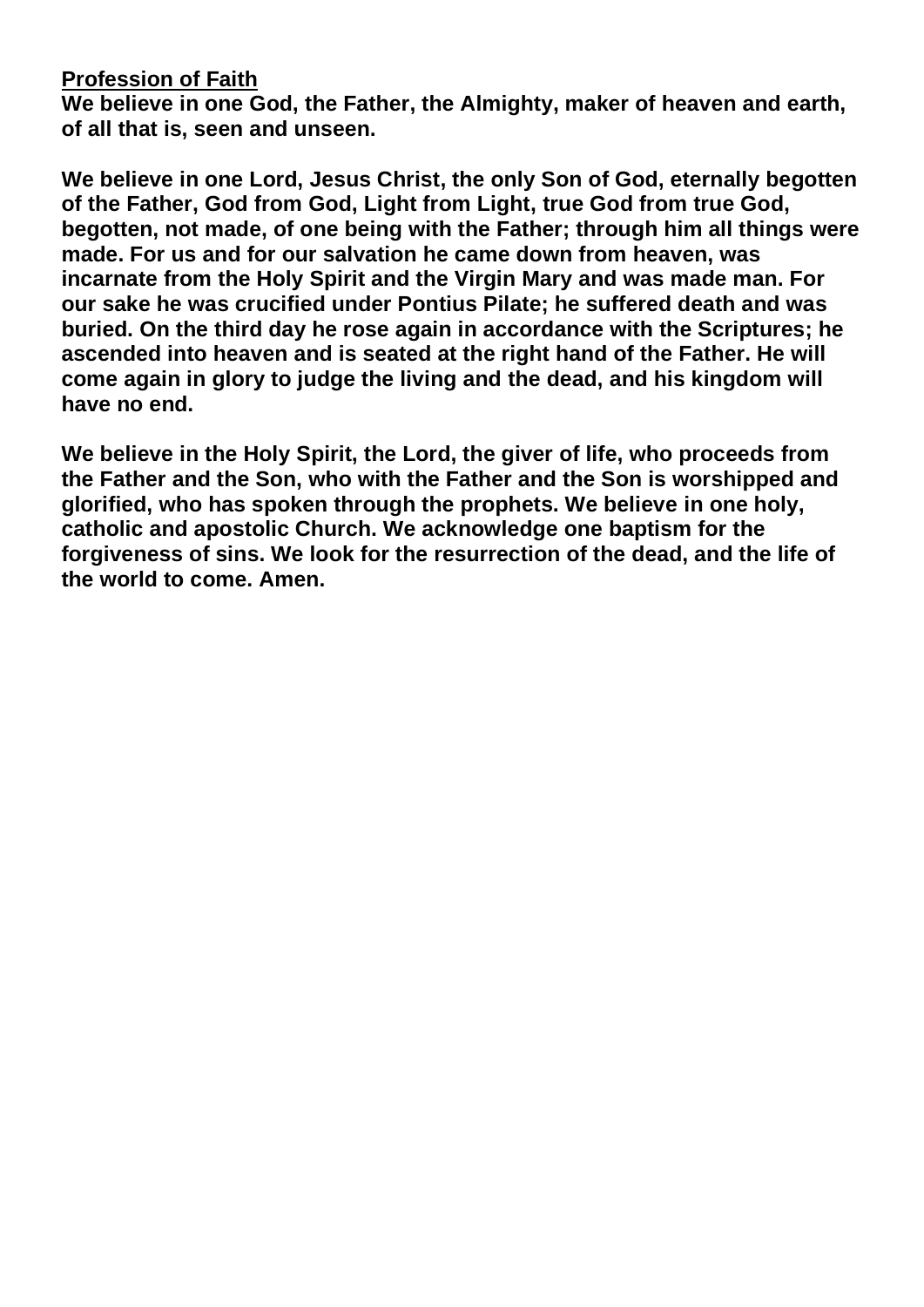#### **Intercessions**

Blessed are you, Lord our God, you have raised your Son from the darkness of death to the fullness of life eternal, to your right hand on high. By his death he has destroyed death; by his rising to life again he has restored us to eternal life; by his ascension he has opened for us the gate of glory.

As we rejoice in the ascension of Jesus, we give thanks for men and women of vision, for those who have shared their faith with us. We remember all whose lives are clouded by doubt or despair. We pray for those who feel life is dull, that they may come to know the joy of the presence of the ascended Lord. Lord, empower your Church to proclaim the Good News of your saving acts. Lord, you are always with us, **hear us and help us**.

As we rejoice in your presence, we remember all who feel lonely and neglected. We ask your blessing on all who are oppressed and those who are struggling to survive. We pray for all who are caught up in violence and war, and for those not at peace with each other, with themselves and with you. Lord, you are always with us, **hear us and help us**.

As we rejoice in your love, we remember our loved ones, our homes and families. We pray for our community and neighbourhood. We ask your blessing on all who strive to brighten the world by their dedication and goodness, by their faith and willingness to sacrifice.

Lord, you are always with us, **hear us and help us**.

As we rejoice in your power, we remember all whose powers are waning, the elderly and the infirm and all who are disabled. We ask your blessings upon all who are ill or who have been injured in accidents or acts of violence. May they find courage and hope in you and your abiding love.

Lord, you are always with us, **hear us and help us**.

We rejoice that you are our great High Priest who ascended into heaven, and that you are at the right hand of God making intercession for us. May our loved one departed and all your faithful people rejoice in you and rest in the glory of your kingdom.

Lord, you are always with us, **hear us and help us**.

Merciful Father, **accept these prayers for the sake of your Son, our Saviour, Jesus Christ. Amen.**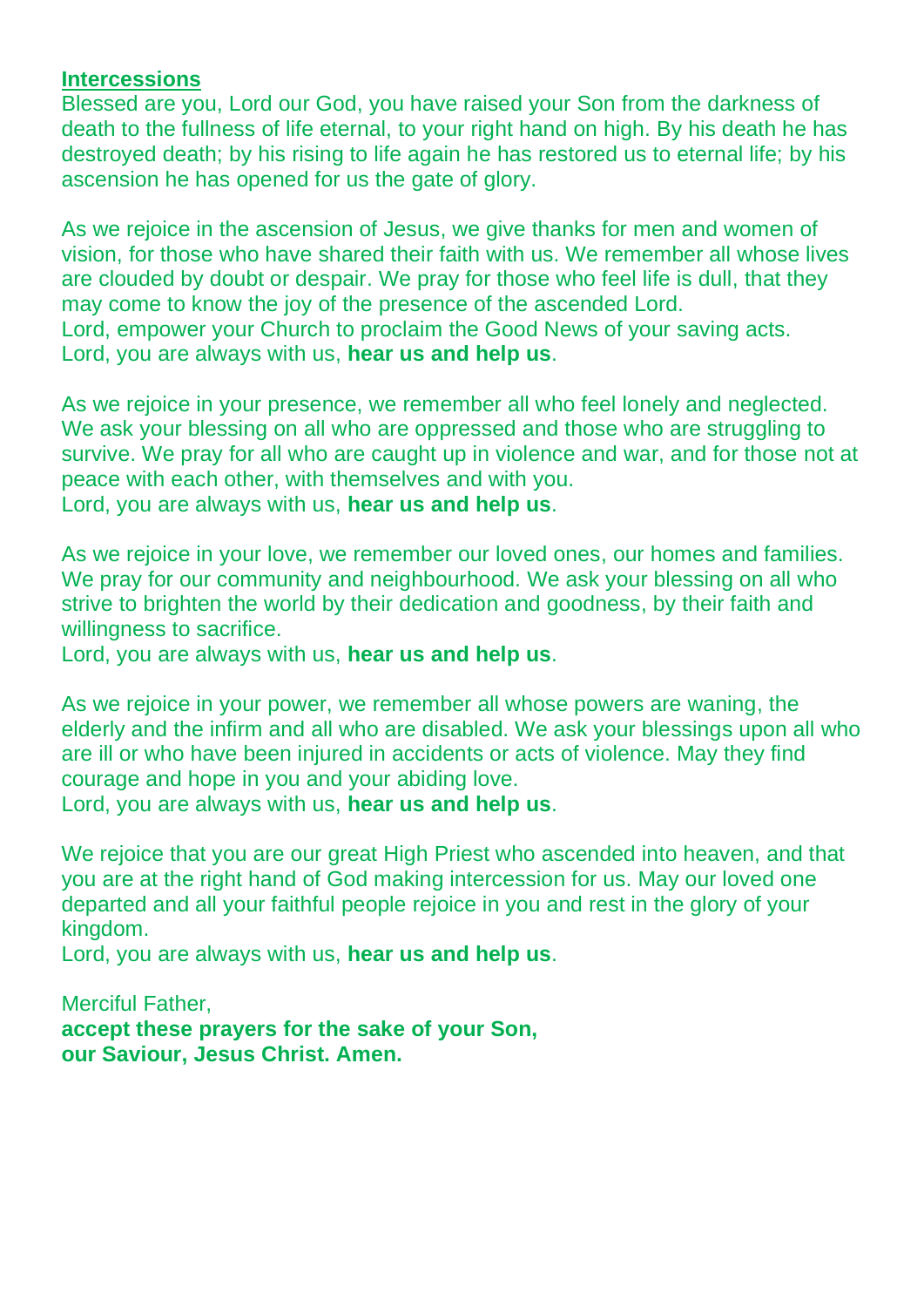**The Peace**- *Receiving God's peace through prayer* God has made us one in Christ. He has set his seal upon us and, as a pledge of what is to come, has given the Spirit to dwell in our hearts. Alleluia.

*cf 2 Corinthians 1.22*

The peace of the Lord be always with you: **and also with you.** 

As we receive the peace of Christ on this day, let us pause and reflect together on where we see God's glory around us:

Where have I seen God's glory this week? In creation? In activity? In other people?

How do I react to God's glory? How do I want to react? How do I feel about being in the midst of the glory of God? How can I help that glory shine through?

Unite us in your glory, loving Lord, that you may be more clearly seen in your world.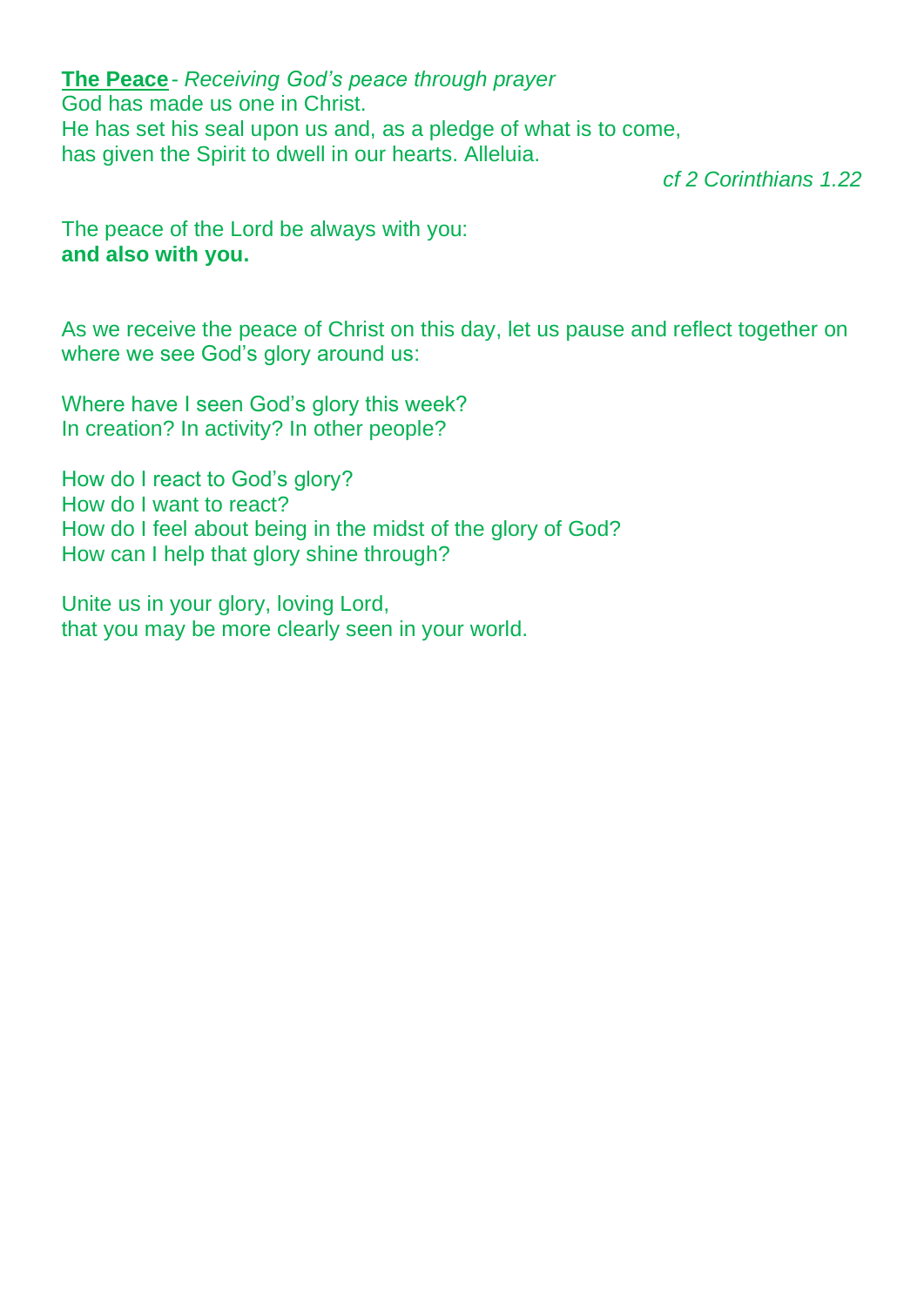**The Eucharistic Prayer** *(B)* The Lord be with you **and also with you.**

Lift up your hearts. **We lift them to the Lord.**

Let us give thanks to the Lord our God. **It is right to give thanks and praise.**

It is indeed right, our duty and our joy, always and everywhere to give you thanks, holy Father, almighty and eternal God, through Jesus Christ our Lord. For he is our great high priest who has entered once for all into the heavenly sanctuary, evermore to pour upon your Church the grace and comfort of your Holy Spirit. He is the one who has gone before us, who calls us to be united in prayer as were his disciples in the upper room while they awaited his promised gift, the life-giving Spirit of Pentecost. Therefore all creation yearns with eager longing as angels and archangels sing the endless hymn of praise:

**Holy, holy, holy Lord, God of power and might, Heaven and earth are full of your glory. Hosanna in the highest. Blessed is he who comes in the name of the Lord. Hosanna in the highest.**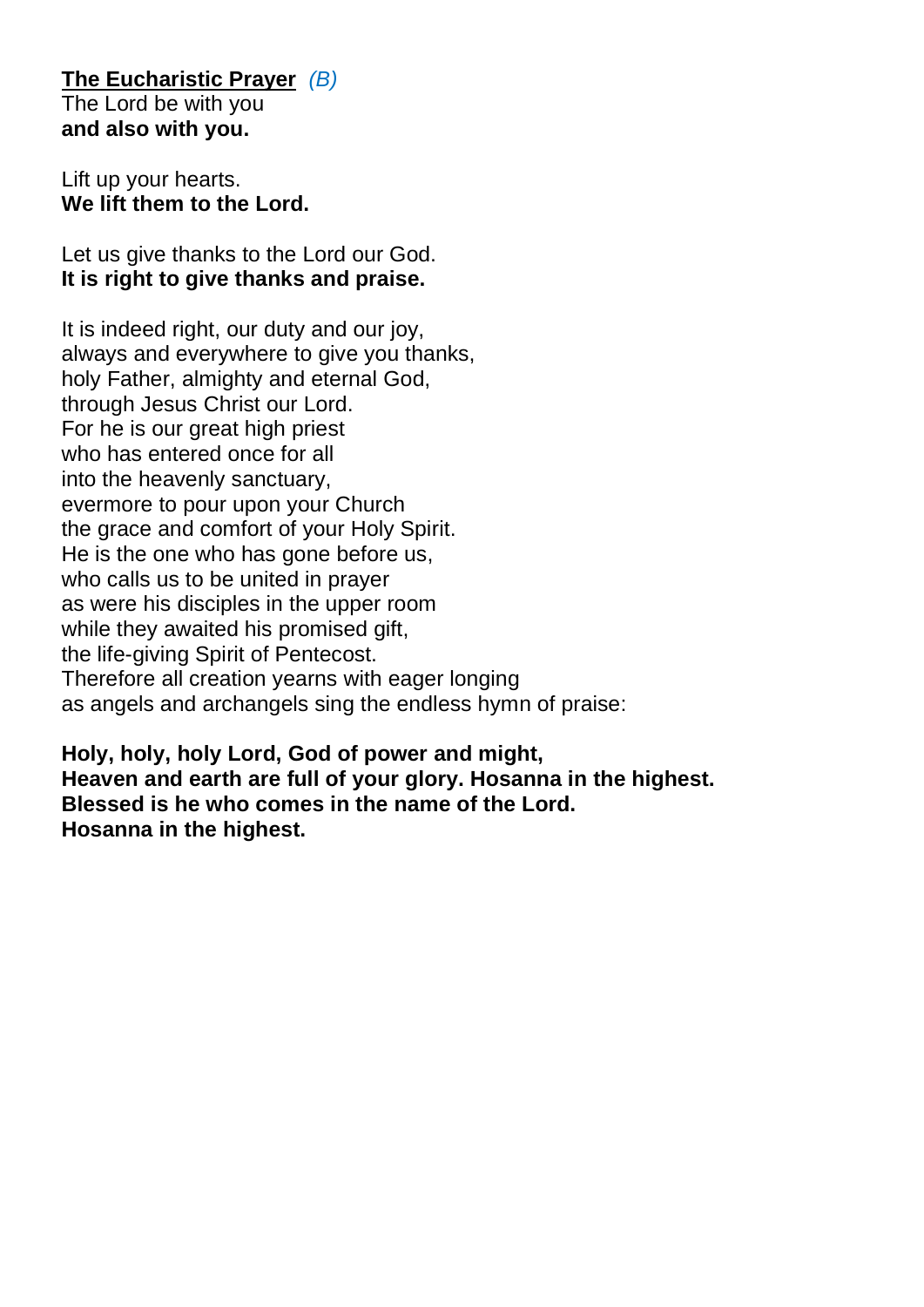Lord, you are holy indeed, the source of all holiness; grant that by the power of your Holy Spirit, and according to your holy will, these gifts of bread and wine may be to us the body and blood of our Lord Jesus Christ: who, in the same night that he was betrayed. took bread and gave you thanks; he broke it and gave it to his disciples, saying: Take, eat; this is my body which is given for you; do this in remembrance of me.

In the same way, after supper he took the cup and gave you thanks; he gave it to them, saying: Drink this, all of you; This is my blood of the new covenant, which is shed for you and for many for the forgiveness of sins. Do this, as often as you drink it, in remembrance of me.

Jesus Christ is Lord: **Lord, by your cross and resurrection you have set us free. You are the Saviour of the world**

And so Father, calling to mind his death on the cross, his perfect sacrifice made once for the sins of the whole world; rejoicing in his mighty resurrection and glorious ascension. and looking for his coming in glory, we celebrate this memorial of our redemption. As we offer you this our sacrifice of praise and thanksgiving, we bring before you this bread and this cup and we thank you for counting us worthy to stand in your presence and serve you.

Send the Holy Spirit on your people and gather into one in your kingdom all who share this one bread and one cup, so that we, in the company of [N and] all the saints, may praise and glorify you for ever, through Jesus Christ, our Lord;

by whom, and with whom, and in whom, in the unity of the Holy Spirit, all honour and glory be yours, almighty Father, for ever and ever. Amen.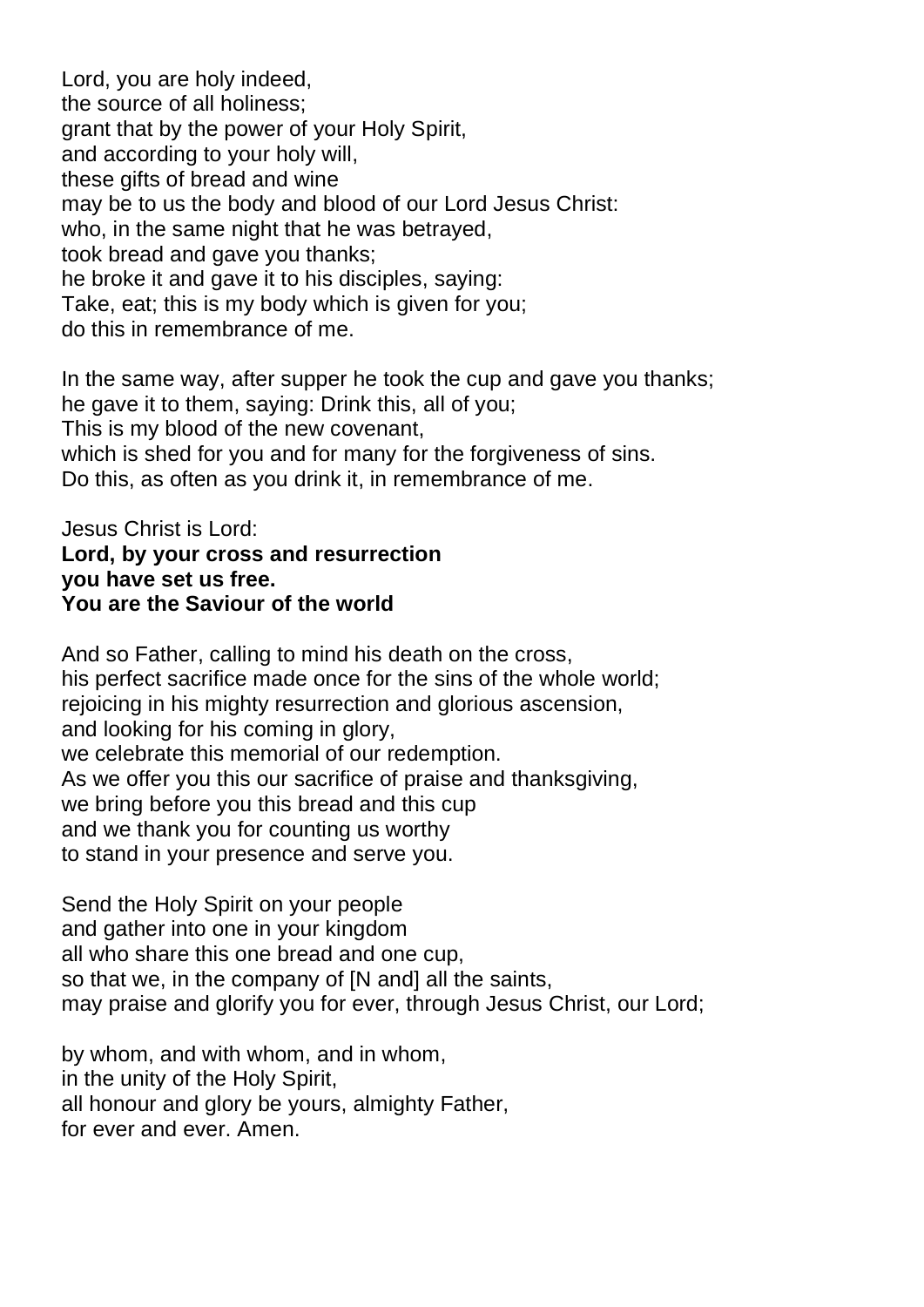# **The Lord's Prayer**

As the risen and ascended Lord Jesus has commanded, so we pray:

**Our Father, who art in heaven, hallowed be thy name; thy kingdom come; thy will be done; on earth as it is in heaven. Give us this day our daily bread. And forgive us our trespasses, as we forgive those who trespass against us. And lead us not into temptation; but deliver us from evil. For thine is the kingdom, the power and the glory, for ever and ever. Amen.**

# **Breaking of the Bread**

We break this bread to share in the body of Christ: **Though we are many, we are one body, because we all share in one bread.**

**Agnus Dei Jesus, Lamb of God, have mercy on us. Jesus, bearer of our sins, have mercy on us. Jesus, redeemer of the world, grant us peace.**

**Holy Communion** Alleluia. Christ our passover is sacrificed for us. **Therefore let us keep the feast. Alleluia.**

# **Spiritual Communion**

*There are times when people are unable to receive the Body and Blood of Christ. Even when we cannot receive Holy Communion, all are united as the Body of Christ. This prayer helps us to receive Christ spiritually and to know that he is with us at all times.*

**My Jesus, I believe that you are present in the Holy Sacrament of the altar. I love you above all things and I passionately desire to receive you into my soul. Since I cannot now receive you sacramentally, come spiritually into my soul so that I may unite myself wholly to you now and forever. Amen.**